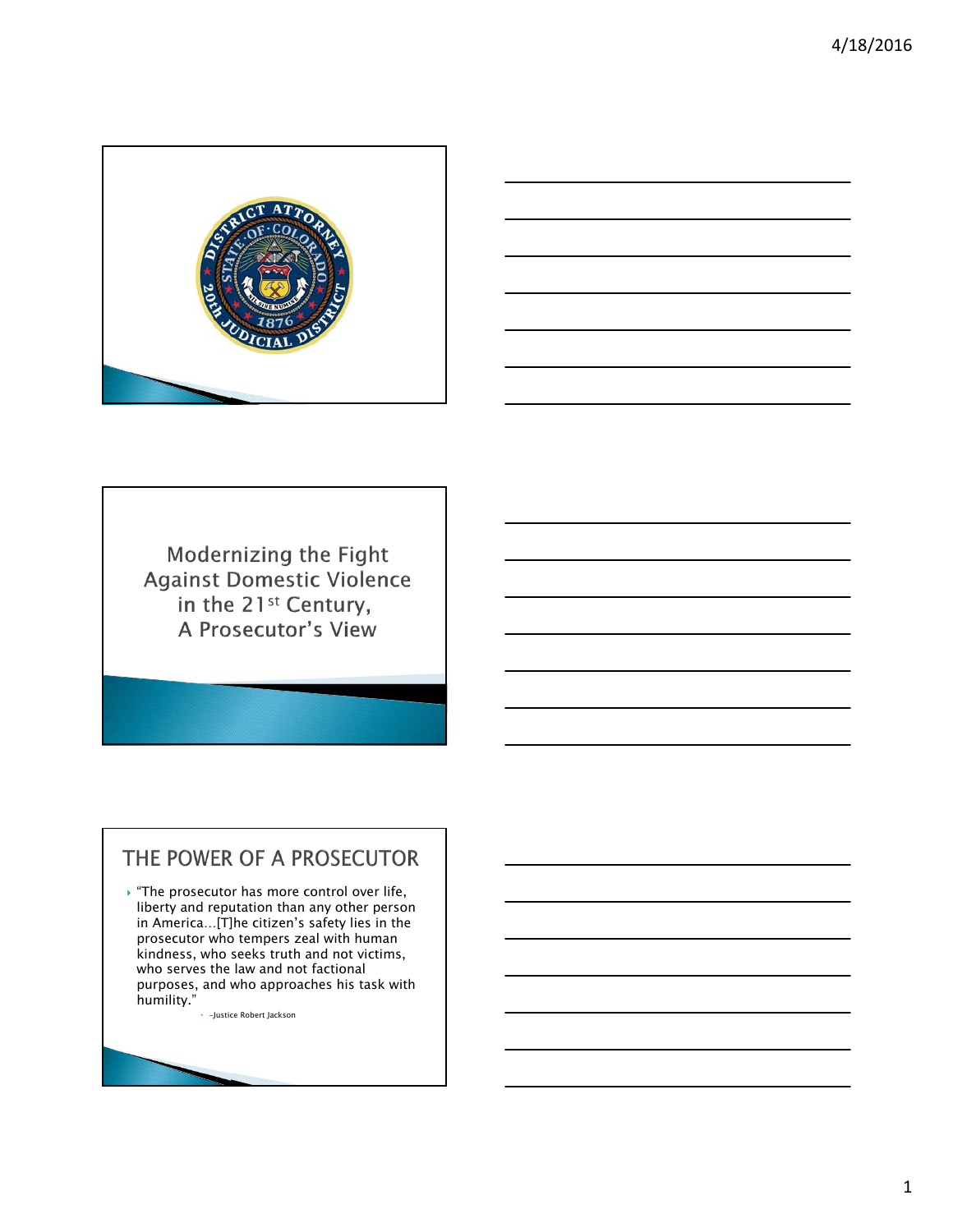



# THE CRIMINAL JUSTICE **PROCESS**

AT EACH STAGE, A PROSECUTOR HAS TO MAKE HARD DECISIONS. DECISIONS THAT AFFECT PEOPLE'S LIVES IN SIGNIFICANT, SERIOUS WAYS.

A District Attorney's Baseline **Standard for Decision Making Regarding Filing of Formal** Charges:

Whether the DA has a good faith reasonable belief that a jury of 12 will unanimously convict, beyond a reasonable doubt, a defendant of the contemplated charge.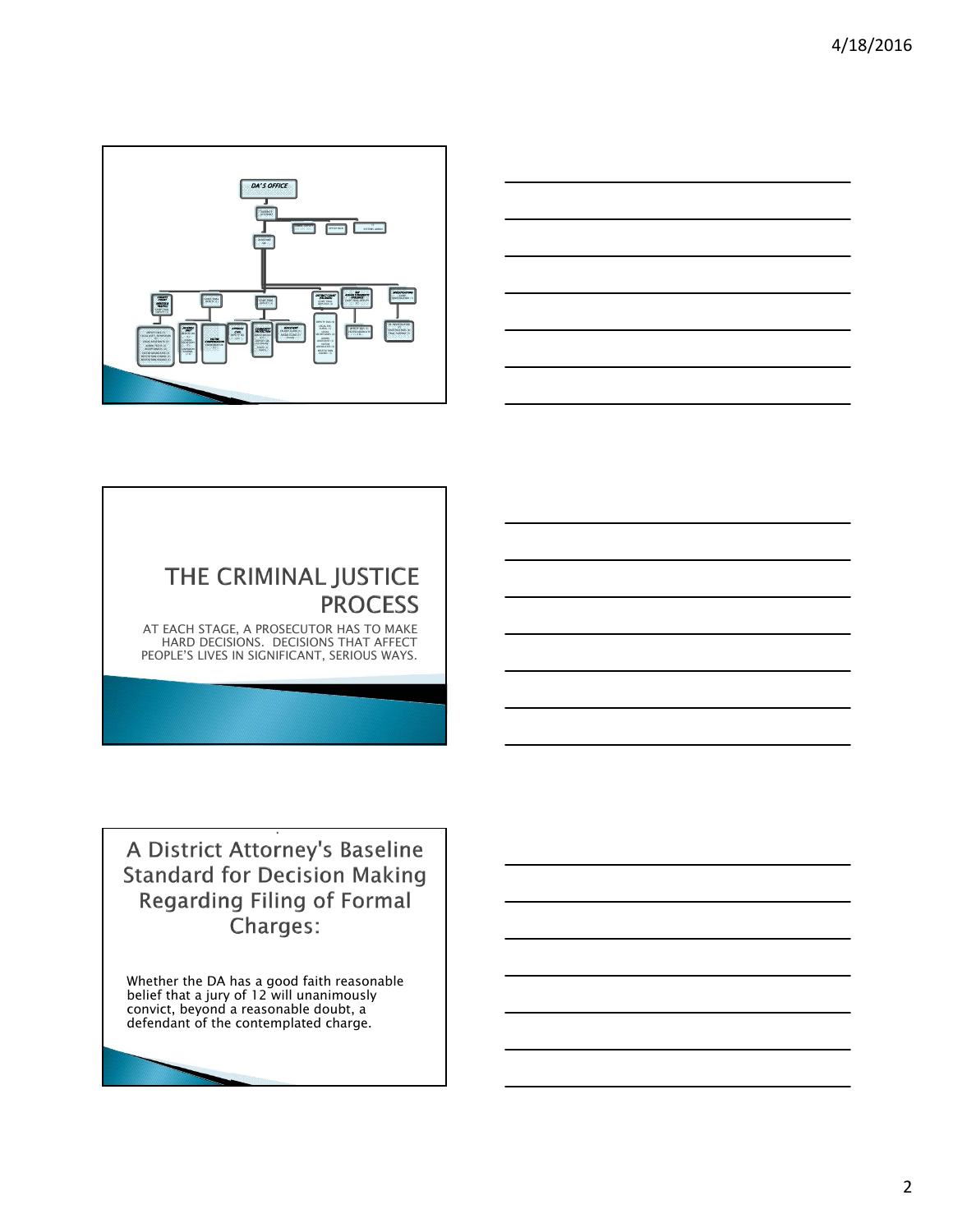



### **National Statistics**

- A woman is battered every 12 seconds.
- According to the U.S. Advisory Board on Child Abuse & Neglect, "Domestic violence is the single, major precursor to child abuse and neglect fatalities in the U.S." In general,  $70\%$  of men who abuse their female partners also abuse their children.

### **Local Statistics**

- Boulder County law enforcement investigate over 2000 formal reports of domestic violence each year.
- It is estimated that only one in ten incidents of domestic violence are reported. In our community, that means there could be at least 20,000 incidents occurring per year.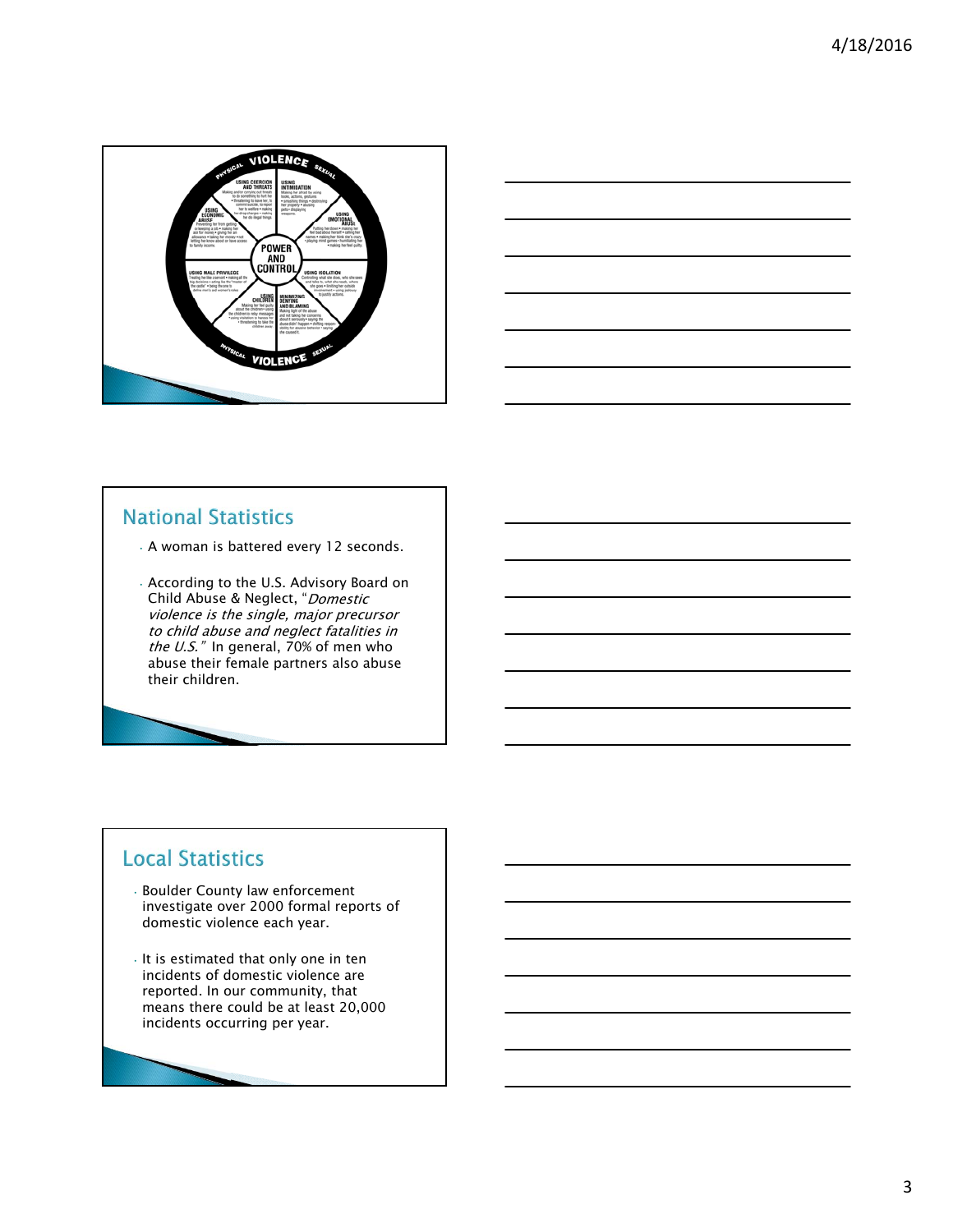#### Serious issues for women and children

- Women were attacked about six times more often by offenders with whom they had an intimate relationship than were male violence victims.
- Nearly 30% of all female homicide victims were killed by husbands, ex-husbands or boyfriends.
- Just over 3% of male homicide victims were known to have been killed by wives, ex-wives or girlfriends.
	- ∘ Source: BJS National Crime Victimization Survey, August,<br>∃995

### U-Visa

- Provides protection for undocumented immigrants to receive assurance they will not be deported during a criminal proceeding.
- Available to victims of crimes and their immediate family members
- Crime must be reported
- Victim must be willing to assist law enforcement in the investigation and prosecution

### Safe Shelter of St. Vrain Valley **Services**

- Shelter
- ▶ 24 Hour Crisis line 303-772-4422
- Individual & Group Counseling for Women and Children
- Legal Advocacy: Protection Orders
- Safety Planning
- Resources & Referrals